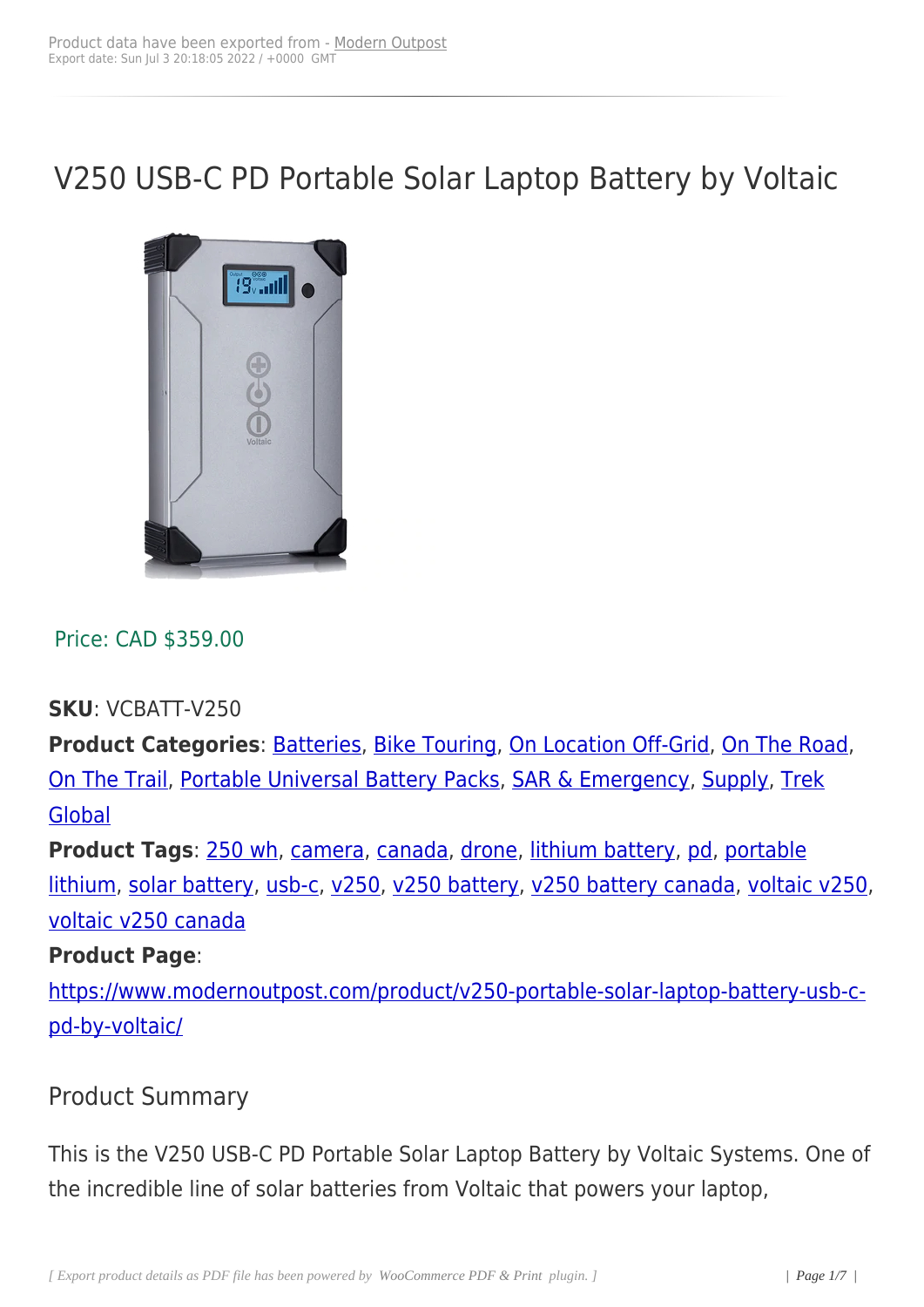smartphone, GPS systems, d[rones, and ju](https://www.modernoutpost.com/?post_type=product&p=18097)st about any other small electronics. We've been carrying Voltaic equipment for over 10 years, and their quality & reliability stand-out against any other brands.

# Product Description

This is the V250 USB-C PD Portable Solar Laptop Battery by Voltaic Systems. One of the incredible line of solar batteries from Voltaic that powers your laptop, smartphone, GPS systems, drones, and just about any other small electronics. We've been carrying Voltaic equipment for over 15 years, and their quality & reliability stand-out against any other brands.

No inverter... this is all DC, and that's a good thing. Inverters waste up to 30% of your battery power in creating the 120V household AC power that your device's wall adaptor would just convert back to DC anyway. Stop wasting energy, and plug in directly to USB, USB-C with power delivery, or any of the multiple voltage settings this battery supports.

The V250 USB-C PD Portable Laptop Battery is a workhorse for all day laptop and device charging. Compatible with most consumer laptops (including MacBooks with your USB-C cable or an optional adapter), smartphones, tablets, DSLR cameras, and consumer drones.

[- Up to 3X La](https://www.modernoutpost.com/product/usb-c-laptop-cable-by-voltaic/)ptop Charges and 17X Smartphone Charges - 67,200mAh Capacity - 247 Watt hours - USB-C Power Delivery (up to 45W) - Hi-Voltage Laptop Port (12V, 16V, 19V or 24V) - USB Quick Charge 3.0 - Pass Through Charging - Built-in "Always On" feature for IoT and Time-Lapse Projects]

# Solar Charging the V25[0 USB-C PD](https://voltaicsystems.com/always-on/) Battery

# **The V250 is Solar-Ready**

.

While you can always charge this from your wall outlet, or any USB-C PD port, the V250 excels at solar integration. Any solar module up to 50W (up to 25V DC) will work with the V250, and will charge from empty in a single sunny summer day.

#### **Pass-Through Charging**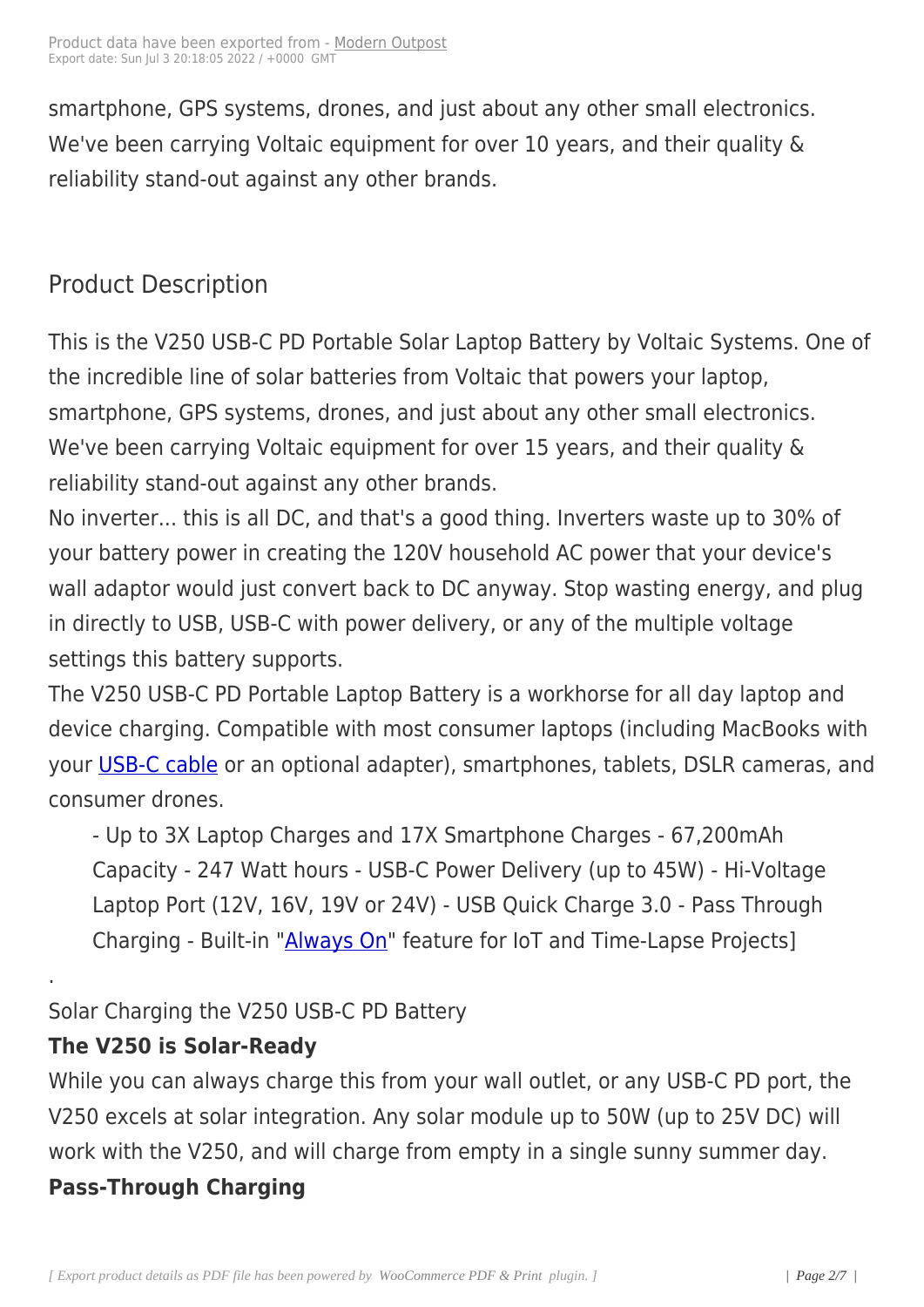Pass-through is the key here[... charing fr](https://www.modernoutpost.com/?post_type=product&p=18097)om sunshine, or any other source, doesn't mean you can't plug your equipment into the V250. The battery system will prioritize your device, and only save any leftover charging power for itself. Operating just like any good off-grid solar system should.

12V DC Charging the V250

You can charge the V250 from any vehicle's power socket (cigarette socket) using the 12V USB-C adaptor].

#### **Voltaic V250 USB-C PD Specifications ITEM:** V250

# **Siz[e and Weight](https://www.modernoutpost.com/product/usb-c-car-charger-by-voltaic/)** - 21.8 x 13.7 x 4.9 cm - 1.37 kg **V250 Laptop Battery with**

- **USB-C PD** Capacity: 67,200 mAh / 246.6 Watt Hours Output: 12V/6A, 16V/5A, 19V/4.5A, 24V/3.5A - USB QC: 5V/3A, 3.6V-12V, 18W Max - USB-C PD: 5V/3A-20V/2.2A - DC Input: 18-25V/2A - Battery Type: Li-Ion - Protection: Short Circuit, Over Charge, Over Discharge, Over Current, Over Temperature (35℃ Input Cutoff, 45℃ Output Cutoff), Under Temperature (0℃ Input Cutoff, -20℃ Output Cutoff) - Check with your airline for air travel (Carry-on Luggage Only)]
- **AC Charge Time** 8 hours from included AC charger **Includes:** V250 USB-C PD Universal Laptop Battery - 18V AC Charger - Standar[d Laptop Adapters](https://support.voltaicsystems.com/articles/lithium-battery-airline-policy) - Laptop

Output Cable - Car Charger Socket (CLA cigarette) **Always On Mode**Battery features an Always On mode activated with the power button. In Always On mode, the outputs will not shut off even if your device is drawing low or no power. Battery recovers into Always On mode when charged after a full discharge.

Power consumption in Always On mode is approximately 0.11W when connected to the USB port and 0.22W when connected to the high voltage (12, 16, 19, 24V) output.

# **What is USB-C Power Delivery? From the Voltaic engineers...**

USB-C Power Delivery: An Intro

USB-PD, or USB-C Power Delivery, is a new protocol specification that allows for faster and more flexible charging. It was developed concurrently with USB Type-C (USB-C) which is the physical connection, and it is a subset of the new USB 3.1 standards. What this means is that:

- The USB-C connector is reversible, so you won't have to struggle with flipping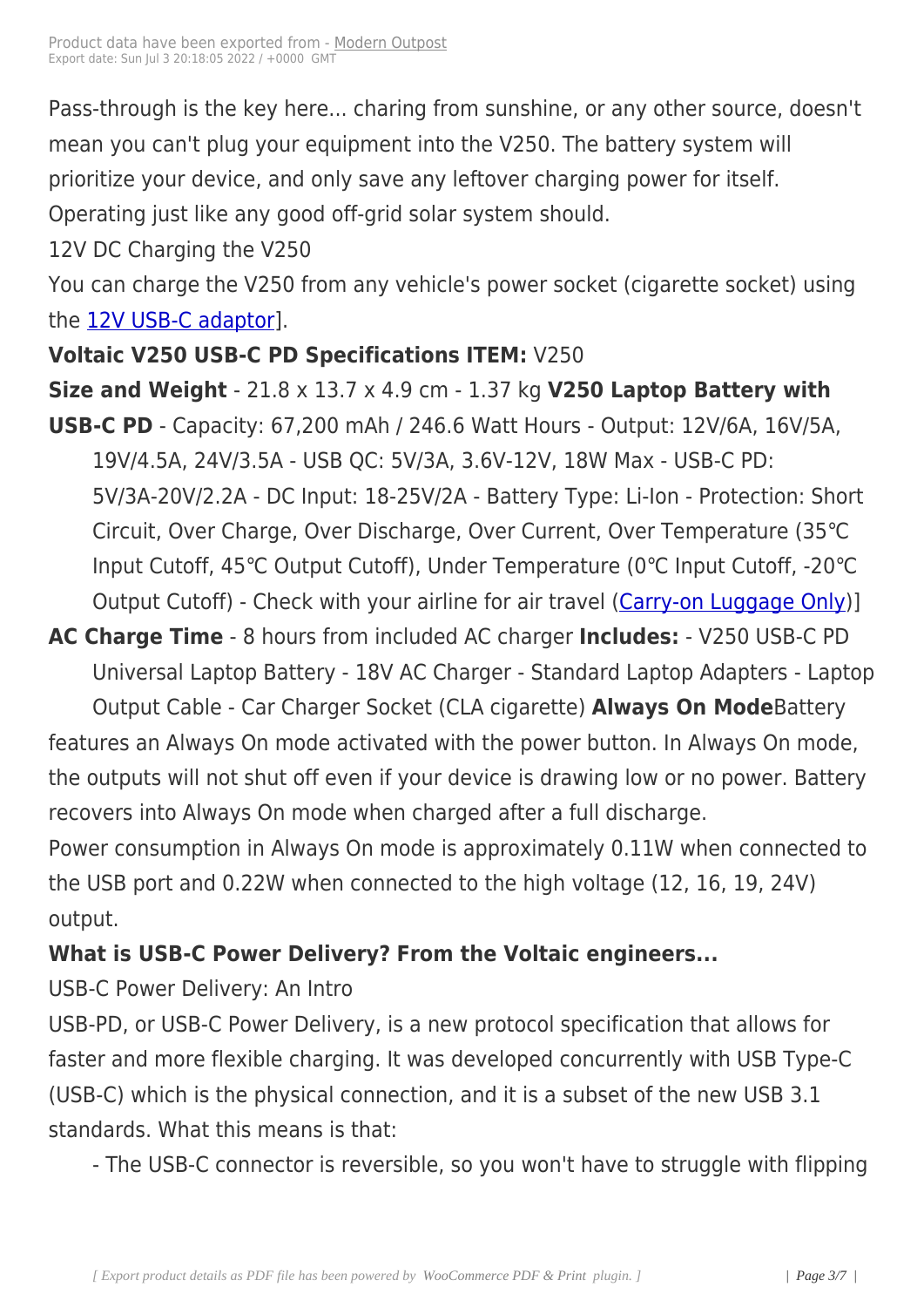the plug until it fits – similar [to how the iP](https://www.modernoutpost.com/?post_type=product&p=18097)hone's lightning connector works - Devices no longer need a separate USB and power jack, as older computers often have - Devices can charge and discharge through the same port, meaning power direction is no longer fixed - And most importantly, devices charge much faster! Without USB-PD, the fastest rate for USB-C would be 15W, but with PD it can go up to 100W

# How does USB-C Power Delivery Work?

The basic gist of how it works is that two USB-PD enabled devices negotiate a power contract, or a handshake, when they're plugged into each other. They discuss how much power the source can support, as well as how much power the device being charged can handle. The standard for USB-C devices without PD is 5V/3A, but the voltage is configurable depending on the device and can go as high as 20V/5A (with an EMCA cable). Then they settle on a compatible rate which both the supply and device support and the charging (or discharging) begins. It's important to note that not all USB-C ports support USB-PD, nor will all USB-C devices charge with all USB-C chargers. Take a look at PCWorld's post written three years ago to see someone's compatibility test; the key example here is that HP's Spectre X2 will only charge from its own charger. However, take [a look](https://www.pcworld.com/article/3017182/hardware/usb-c-charging-universal-or-bust-we-plug-in-every-device-we-have-to-chase-the-dream.html) at their sequel, and you can see that USB-C has since become a near-universal standard. **Compatibility Smartphones:**

# [Charge](https://www.pcworld.com/article/3170184/laptop-accessories/universal-usb-c-charging-how-the-dream-is-coming-true.html)s all USB Devices including all Apple, Android, Google, and Blackberry smartphones.

# **Tablets:**

.

Charges all known tablets using the manufacturer's USB charging cable.

# **Digital Cameras:**

Charges both DSLRs and point-and-shoot cameras that charge from USB. For DSLRs, an optional camera charger cradle that matches your camera battery (see Adapter Section) is required. Read our tutorial on solar camera charging.

# **Microcontrollers:**

[Compatible with](https://voltaicsystems.com/camera-chargers) most microcontrollers including [Arduino and Raspberry](https://voltaicsystems.com/solar-camera-charger) Pi.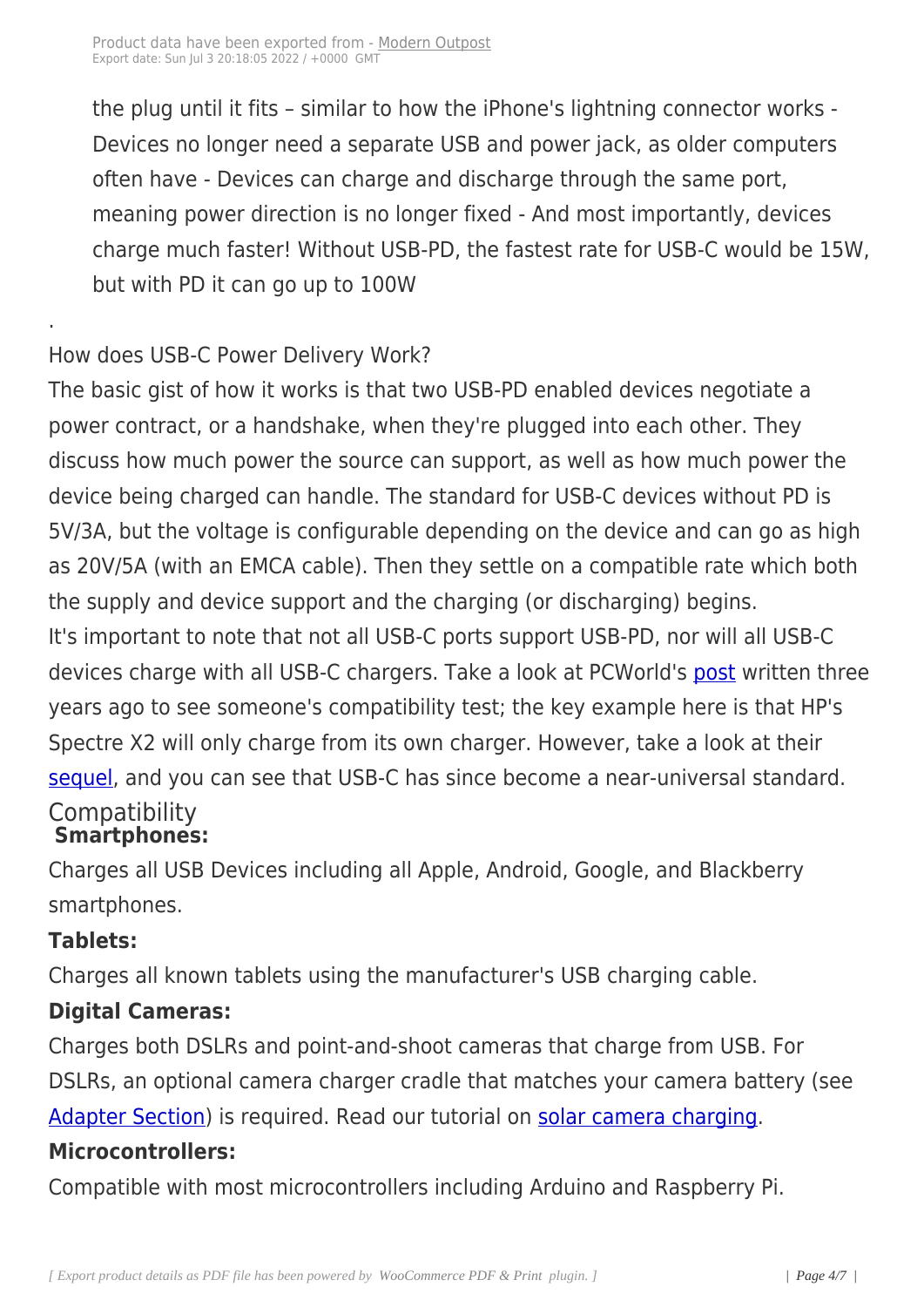#### **Laptops:**

Charges most consumer grade laptops (15" or smaller) from one of our Standard or Optional Laptop Adapters.**Note:** Gaming laptops are not compatible with the V88 due to high power requirements that exceed the maximum output [of the the](https://voltaicsystems.com/standard-laptop-adapters/) bat[tery.](https://voltaicsystems.com/optional-laptop-adapters)

**USB-C Laptops**: Compatible with all laptops that charge from USB Type C. Charge directly from the USB-C PD Output using a USB-C to USB-C laptop cable (not included).

**Acer**: Standard "E" or Standard "L" Adapt[er](https://voltaicsystems.com/usb-c-laptop-cable)

Apple: For pre-Thunderbolt MacBooks, optional MagSafe 1 or Optional MagSafe 2 Adapter. Read our guide to charging MacBooks for more information.

**ASUS**: Standard "C" Adapter or Optional 4.0 x 1[.35 mm Ad](https://voltaicsystems.com/magsafe-1)apter

**Dell**: Standard DELL Adapter or Optional **Dell 4.5 x 2.8 x 0.6 mm** Adapter

**HP**: Optional HP 7.4 x 5.0 x 0.6 mm Ada[pter or Optional](https://voltaicsystems.com/f5521-40135) HP 4.5 x 2.8 x 0.6 mm Adapter

**Lenovo**: Sta[ndard Lenovo Square A](https://voltaicsystems.com/f5521-745106hp)dapter, Standard "G[" Adapter, Standard "K](https://voltaicsystems.com/f5521-4530-hp)" Adapter, or Optional Lenovo Slim Tip Adapter **Microsoft**: Optional Surface Pro / **Book Adapter or Optional Surface 2 Adapter** 

**Samsung**:Standard ["H" Adapter or Standard](https://voltaicsystems.com/f5521-lenovo-super-slim) "C" Adapter

**[Tosh](https://voltaicsystems.com/surface-pro-3)iba**: Stand[ard "G" Adapter, Sta](https://voltaicsystems.com/surface-pro-2)ndard "C" Adapter, or Optional "B" Adapter For additional information, visit our Laptop Adapter Guide.

# **AA / AAA Chargers**:

If your device (headlamp, flashlight[, radio, etc.\) uses rech](https://blog.voltaicsystems.com/laptop-adapter-guide/)argeable AA / AAA batteries, confirm the device can safely charge from a 2A power supply before charging from the V88's USB port. To ensure safe charging to your AA / AAA batteries, consider using our USB AA / AAA Charger.

#### **Medical Devices**:

**Not compatible** with medic[al devices, including CP](https://voltaicsystems.com/usb-aa-charger)AP machines.

...

Who is Voltaic Systems?

Voltaic Systems is a full-service provider of remote charging solutions.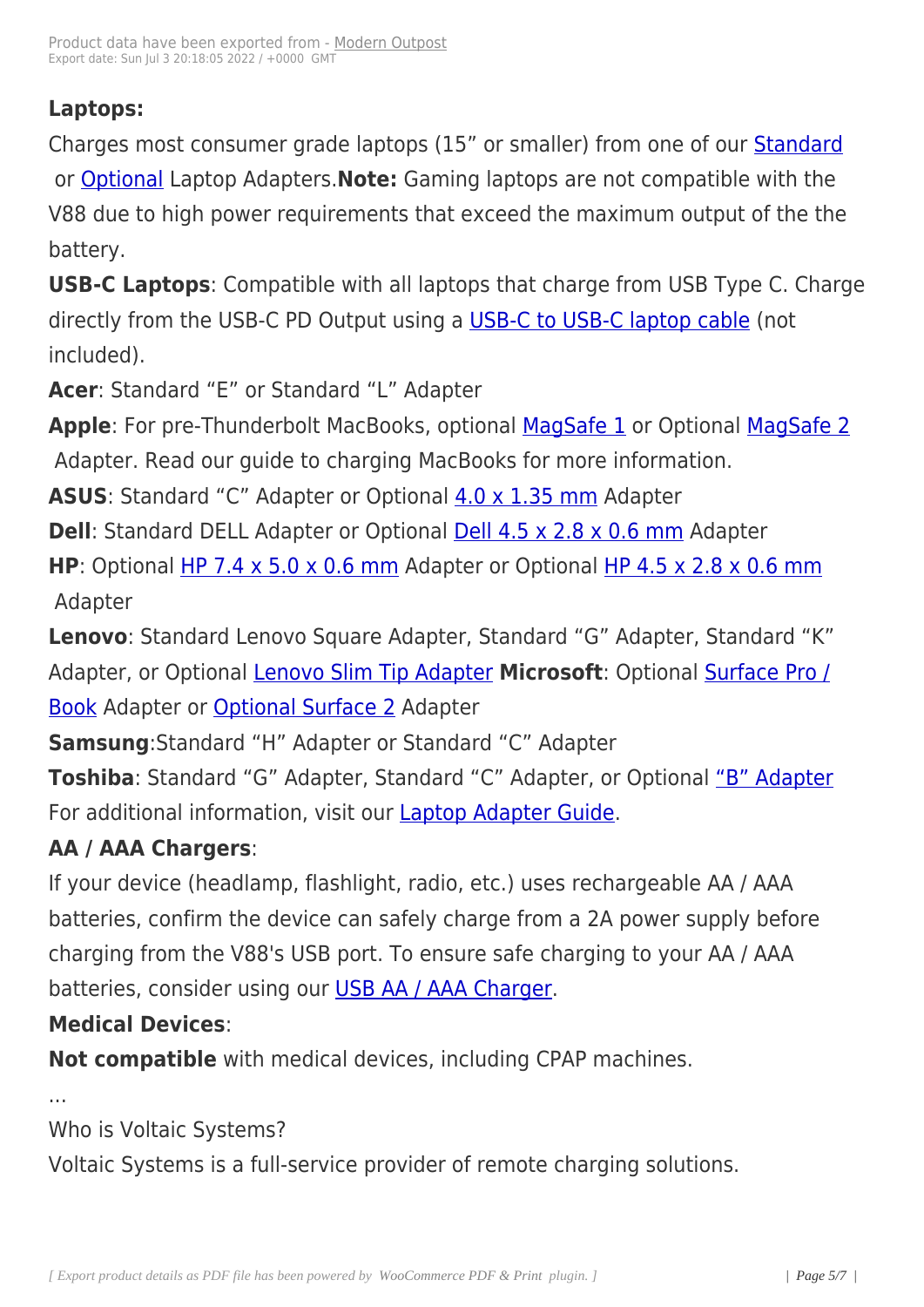Established in 2004, Voltaic [broke into th](https://www.modernoutpost.com/?post_type=product&p=18097)e solar industry by designing the world's first solar backpack. Since then, they've applied their extensive knowledge and experience to provide a complete line of solar panels and battery packs for both consumer and industrial customers.

Modern Outpost has been promoting Voltaic Systems' products to the Canadian market since 2006.

From powering bednet distribution programs in Nigeria to designing custom power systems for large-scale asset tracking deployments, Voltaic's customers count on their equipment to keep their devices charged. They choose Voltaic not only for innovative, high-quality products but because of their commitment to understanding project needs.

Voltaic's mission is to promote sustainable technology through research and design while enabling our customers, big and small, to do more. We believe in quality engineering, collaborative problem solving and creating sustainable solutions that support our customers and the planet.

If you have any questions regarding Voltaic products, or wish to discuss a special solar project, please feel free to contact us].

# Product Attributes

- Dimensions: 1 & times; 1 & times; 1 cm
- Weight: 0.9 kg

Product Gallery